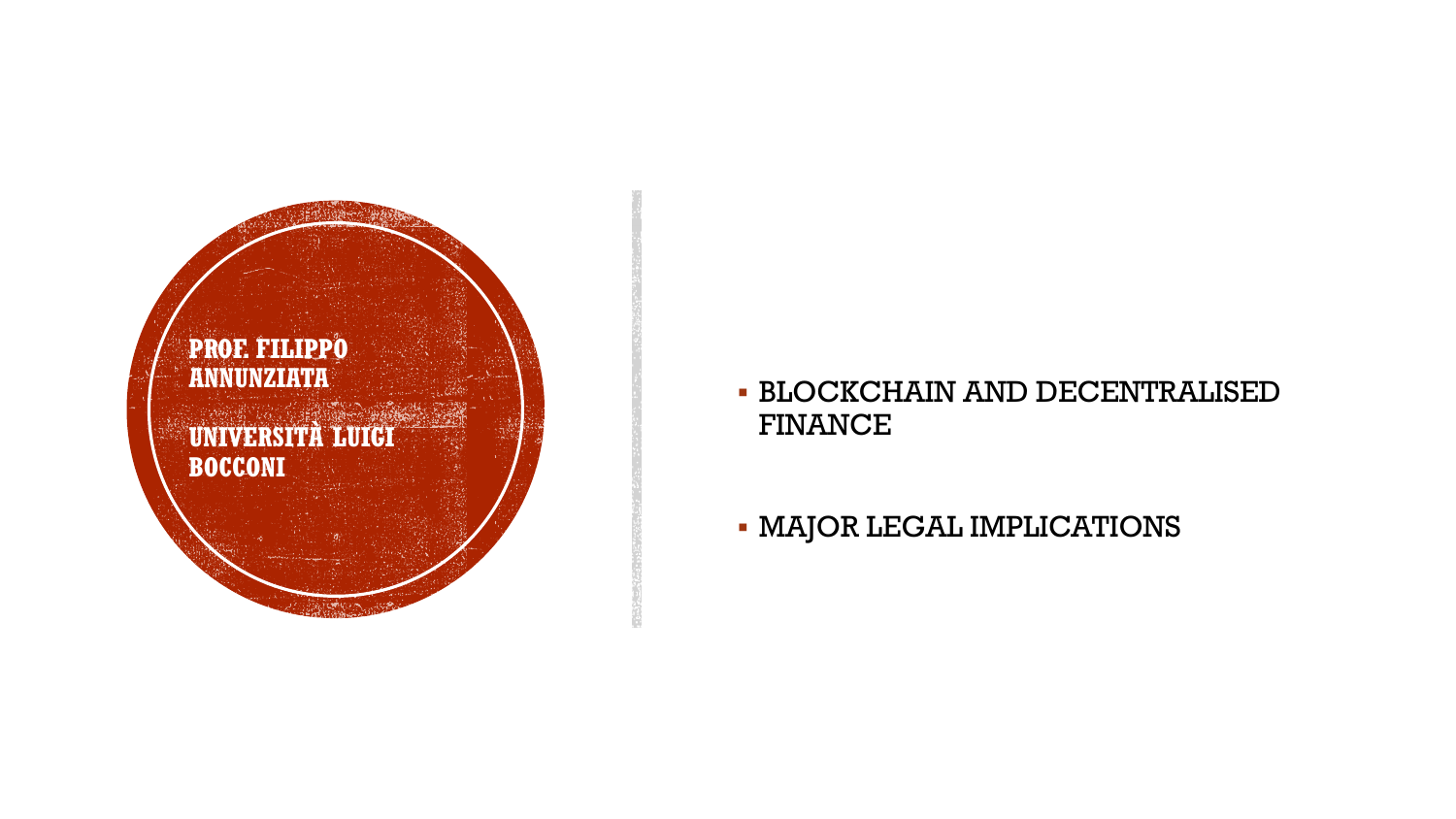

- Substance and/or form (a classical dilemma!)
- Technological neutrality (is it true?)
- "if something **looks like an ETF** and operates like an ETF, the law says it should be regulated **like an ETF**" (SEC – Jay Clayton)

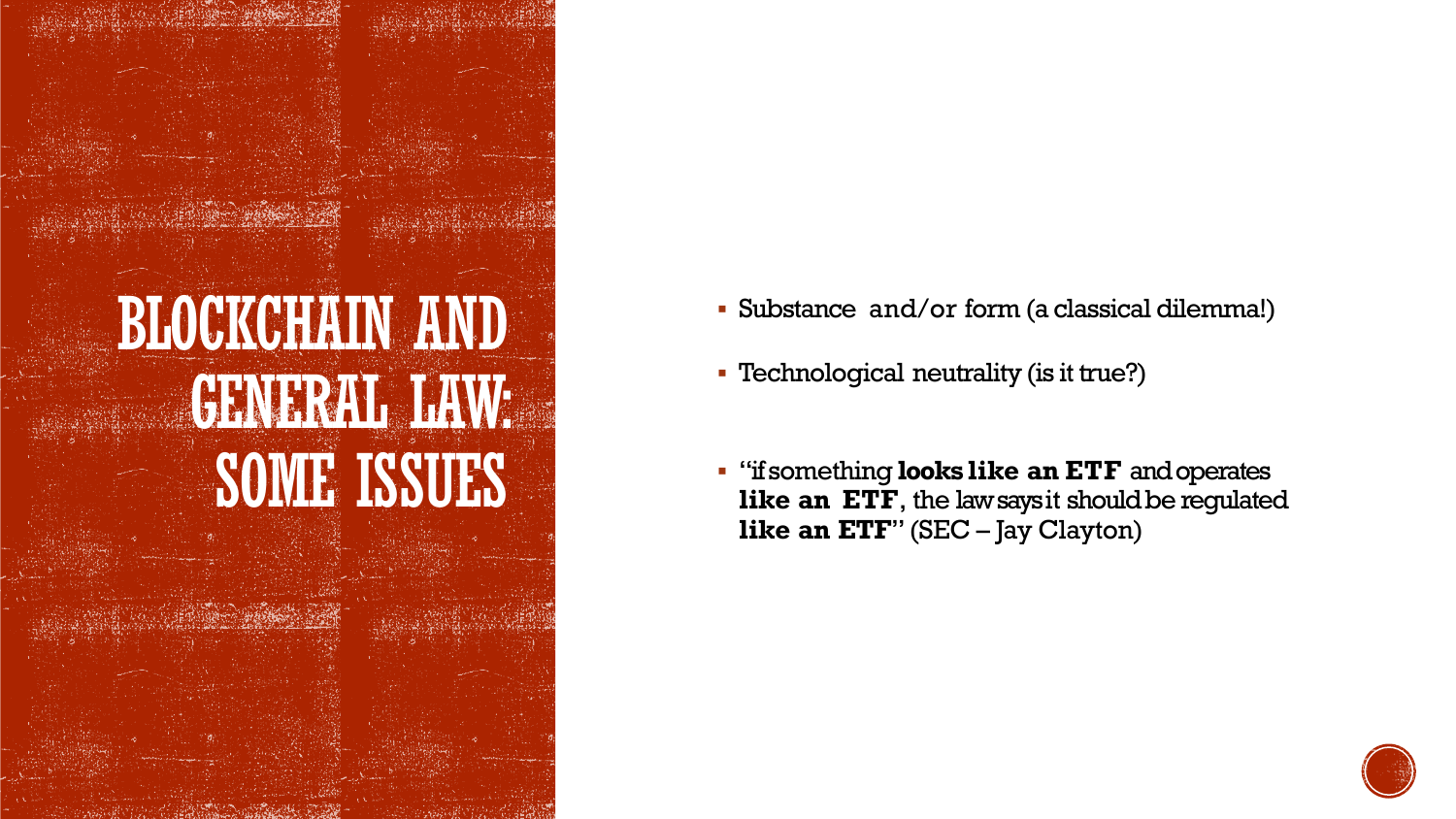

*which* laws apply *how* they apply *how* they are enforced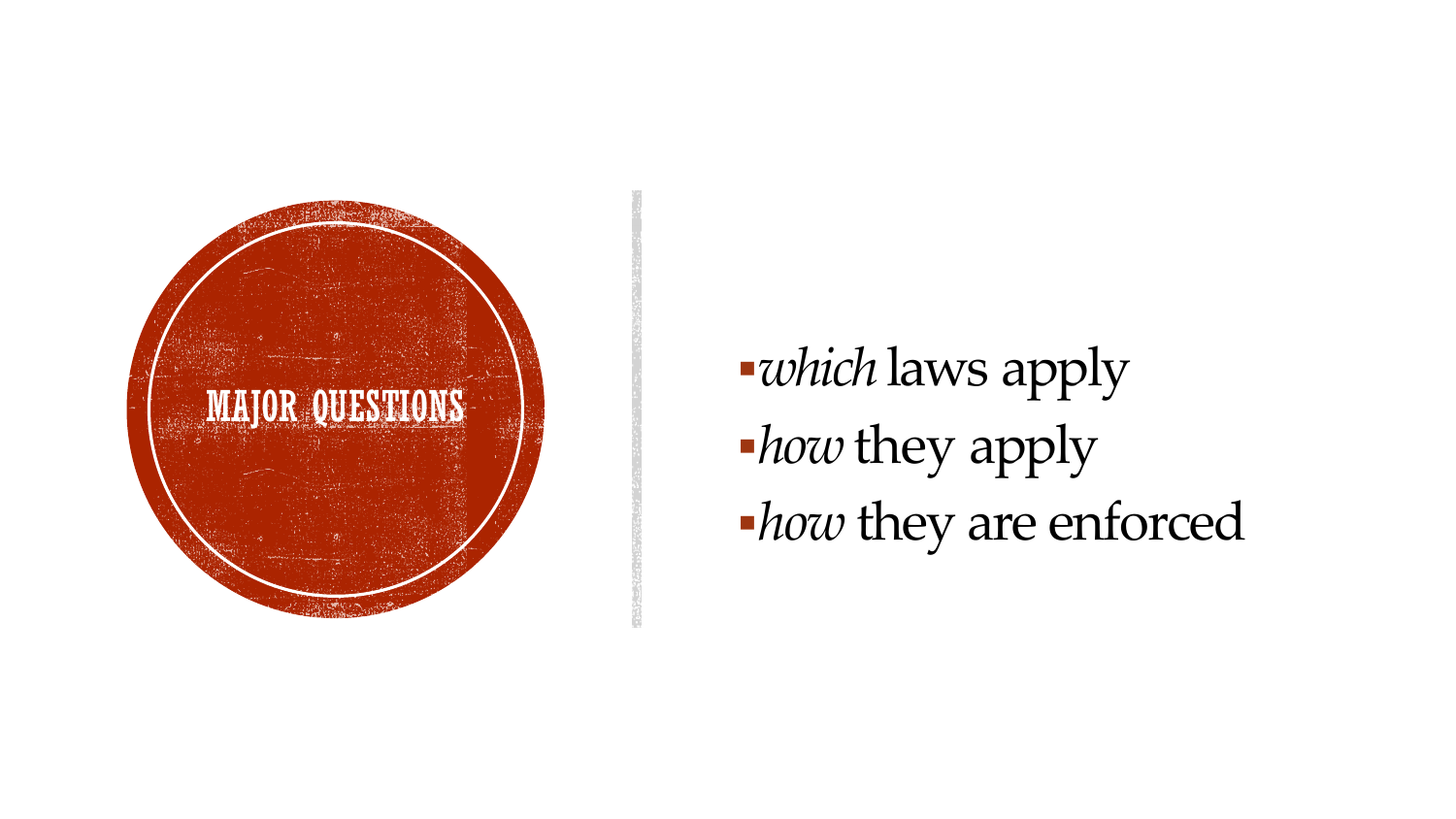

- Digital assets
- Blockchain and DLT
- Smart contracts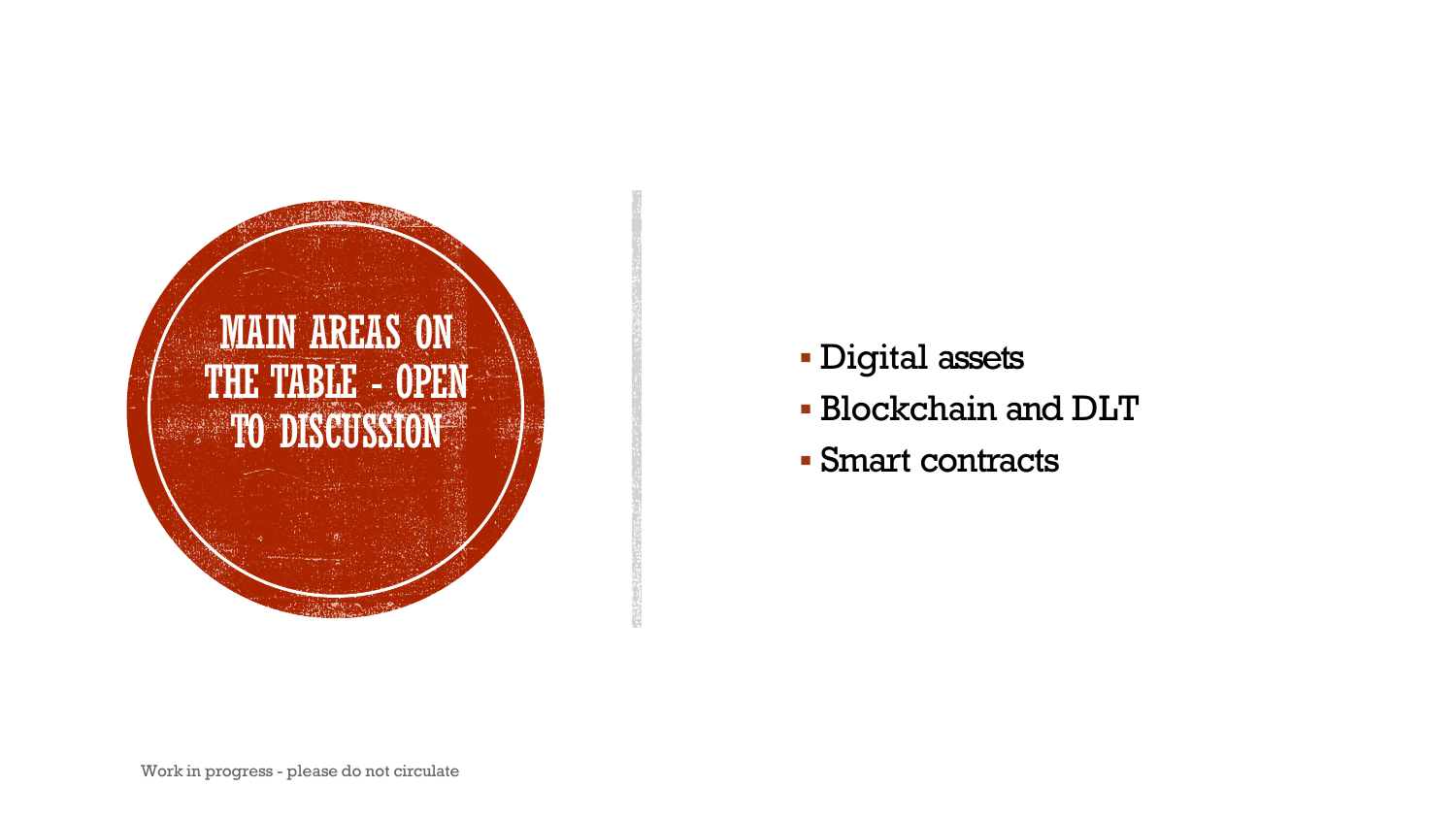

Tokenized asset:

 the process of "tokenization" should not change (in principle) the applicable regime

- Tokenized Security
- Tokenization of real estate, art, precious metals, other goods or services…

IS THIS TRUE????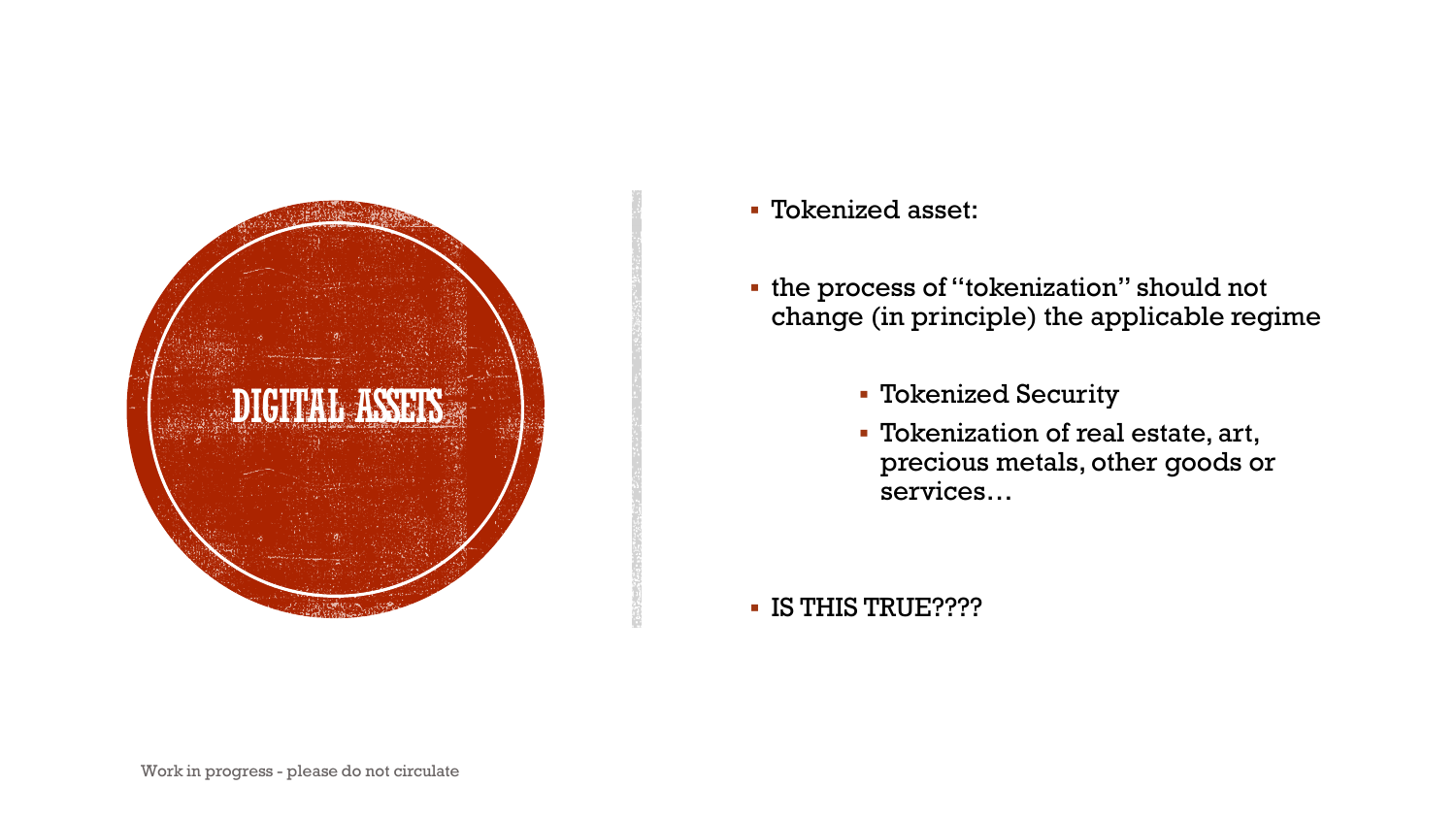

- 3 -type classification
	- **Utility** token: access to a service or asset, or platform
	- **Payment** or exchange token: is it 'money' ?
	- **Security** token or investment token: security/financial product ?
	- + **Hybrid** token: hierarchy or cumulative (Switzerland)?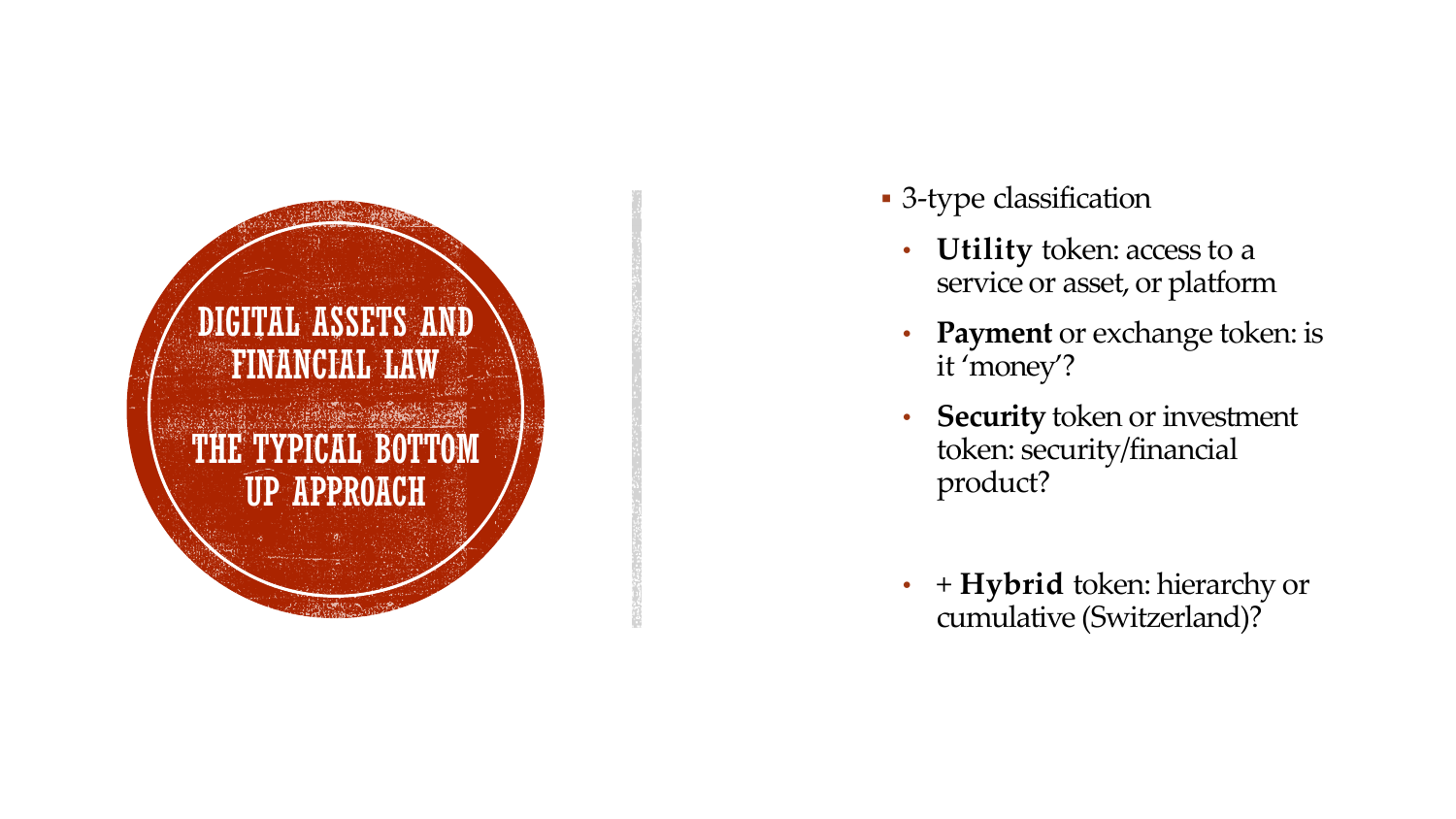

- CASE I : TOKENS TRADED ON SECONDARY MARKETS / COMMODITY FUTURES?
- CASE II : DIGITALIZED ASSETS AS FINANCIAL PRODUCTS?

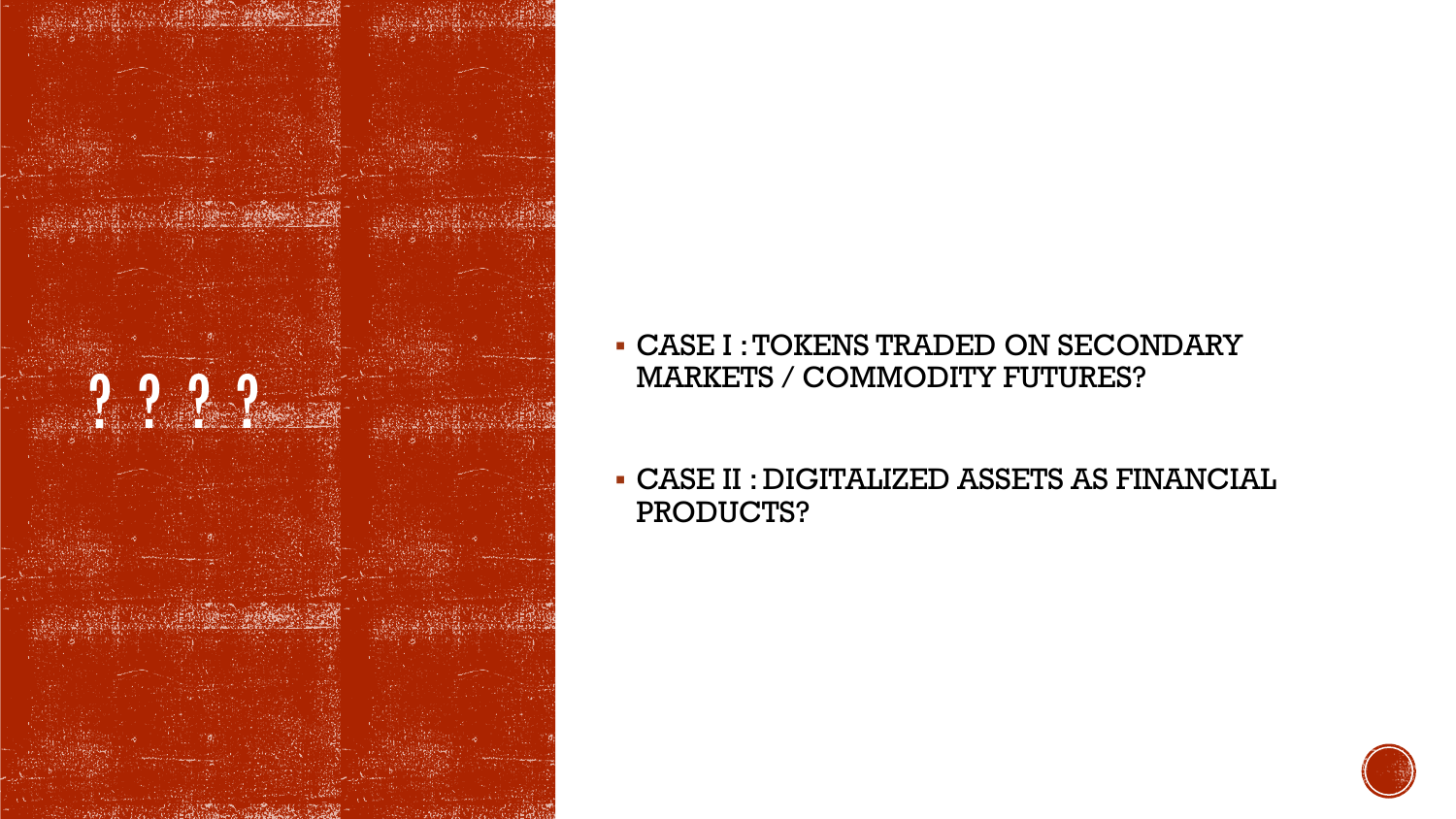

- Public law
	- Securities law
	- Banking law
	- Data protection law
	- Criminal law
	- Tax law
	- AML
- Private law
	- Contract law
	- **Property law**
	- Family law (assets in case of inheritance)
	- Company Law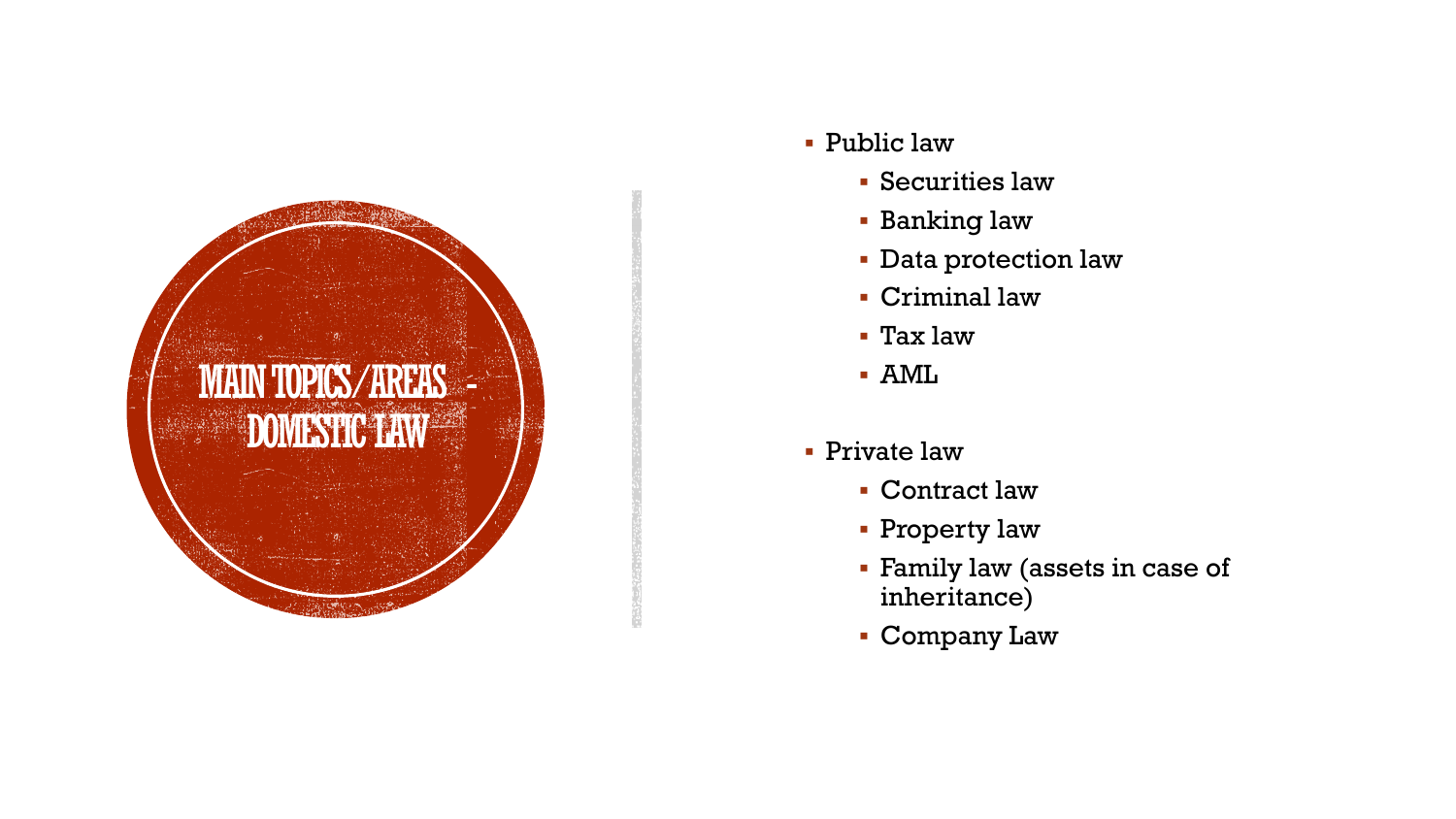

- International law
	- Private international law (which law, which court)
	- Public international law (international sanctions) – actually not very relevant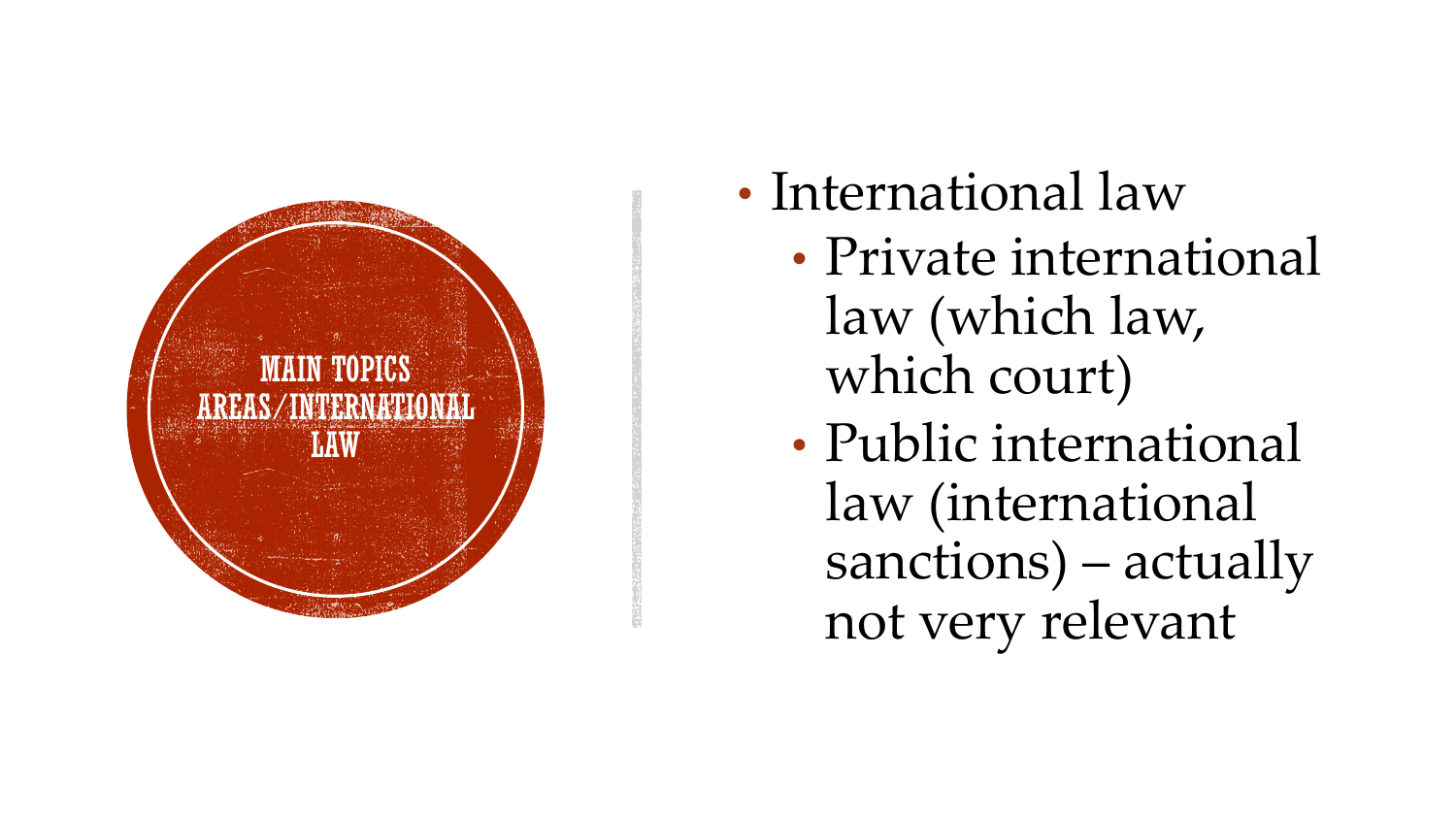

## **Securities laws**

- *US 1946 Howey Test*
	- Investment contract  $=$  an investment of money, in a common enterprise, with a reasonable expectation of profits, to be derived from the efforts of others.
- EU MiFID II **financial instrument**, includes transferable securities
	- **Prospectus Requlation, Market Abuse** Regulation, Short Selling Regulation, Transparency Directive,

 NATIONAL LAW – **"FINANCIAL PRODUCT" BROADER THAN FINANCIAL INSTRUMENT**

 ITALY, Belgium, other countries – similar to the Howey Test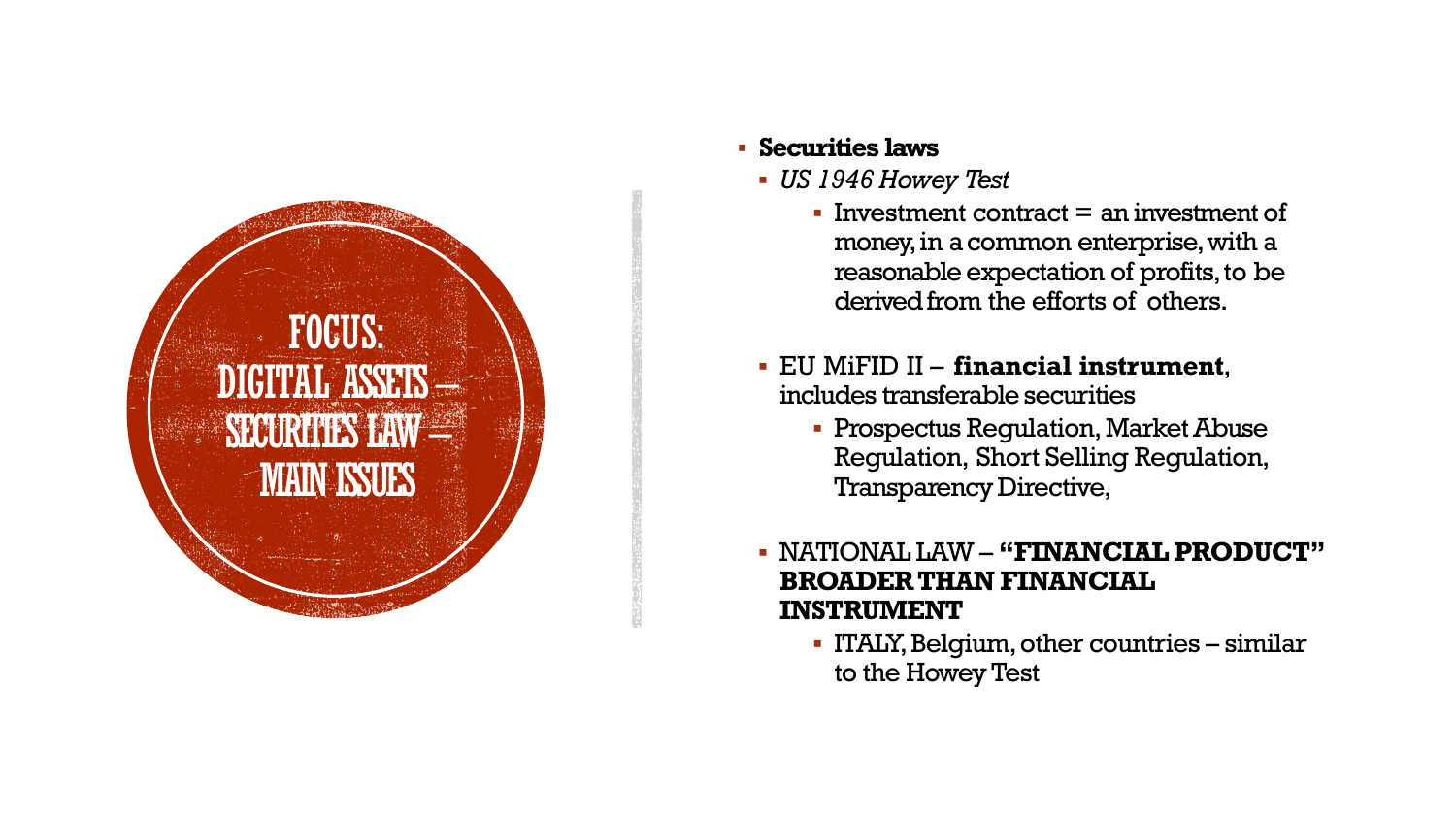

- **Banking & payment laws** 
	- EBA: EMD2 and PSD2 could apply.
	- Even if not:
	- (i) domestic laws may apply;
	- (ii) other EU rules may apply (e.g., risk management).
- Capital requirements (Basel regime), AML, KYC, etc.
- Central Banks and Cryptocurrencies: the current debate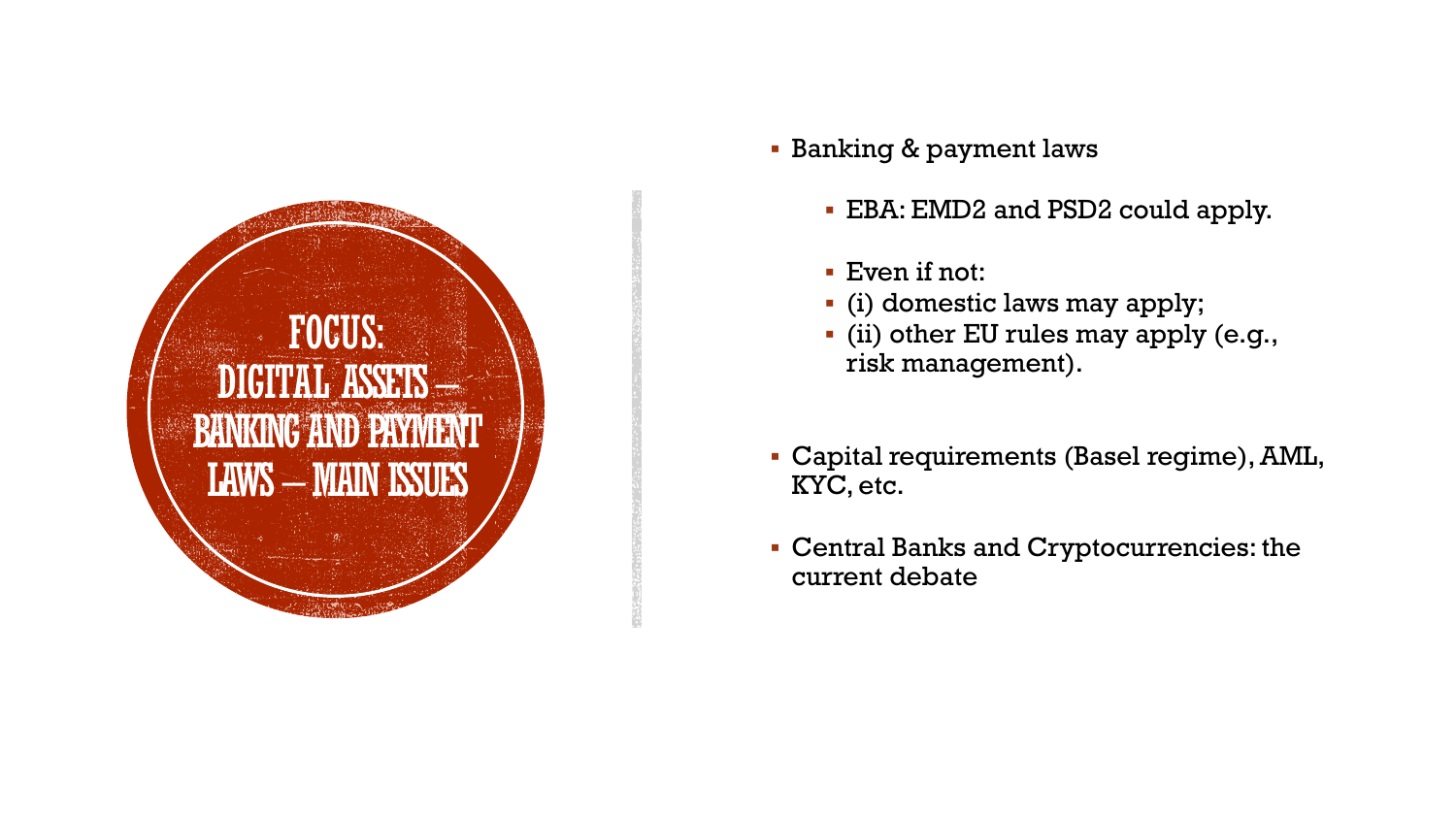

- Anti -Money Laundering Legislation
- EU 5AMLD 1 January 2020
	- AML rules apply to fiat-to-crypto exchanges and custodial wallet providers
	- NOT crypto-to-crypto exchanges
	- NOT ICOs as such (although both EBA and ESMA urged to cover both )
- Financial Action Task Force (FATF)
	- Recommends AML to cover also crypto to -crypto and non -custodian wallets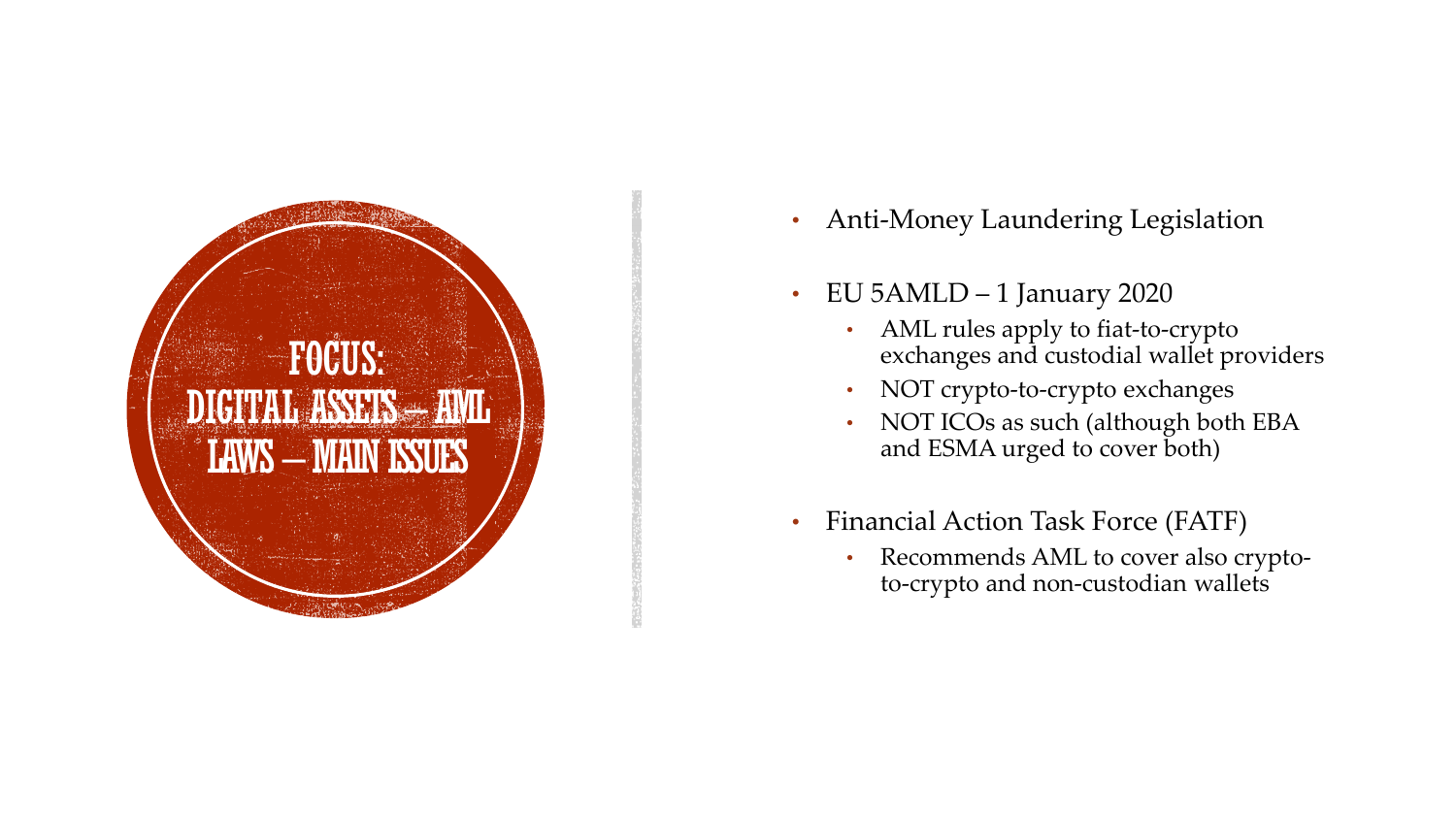

- Other issues, including private law issues, such as:
	- Contract law
	- Property law:
	- are digital assets "property" ?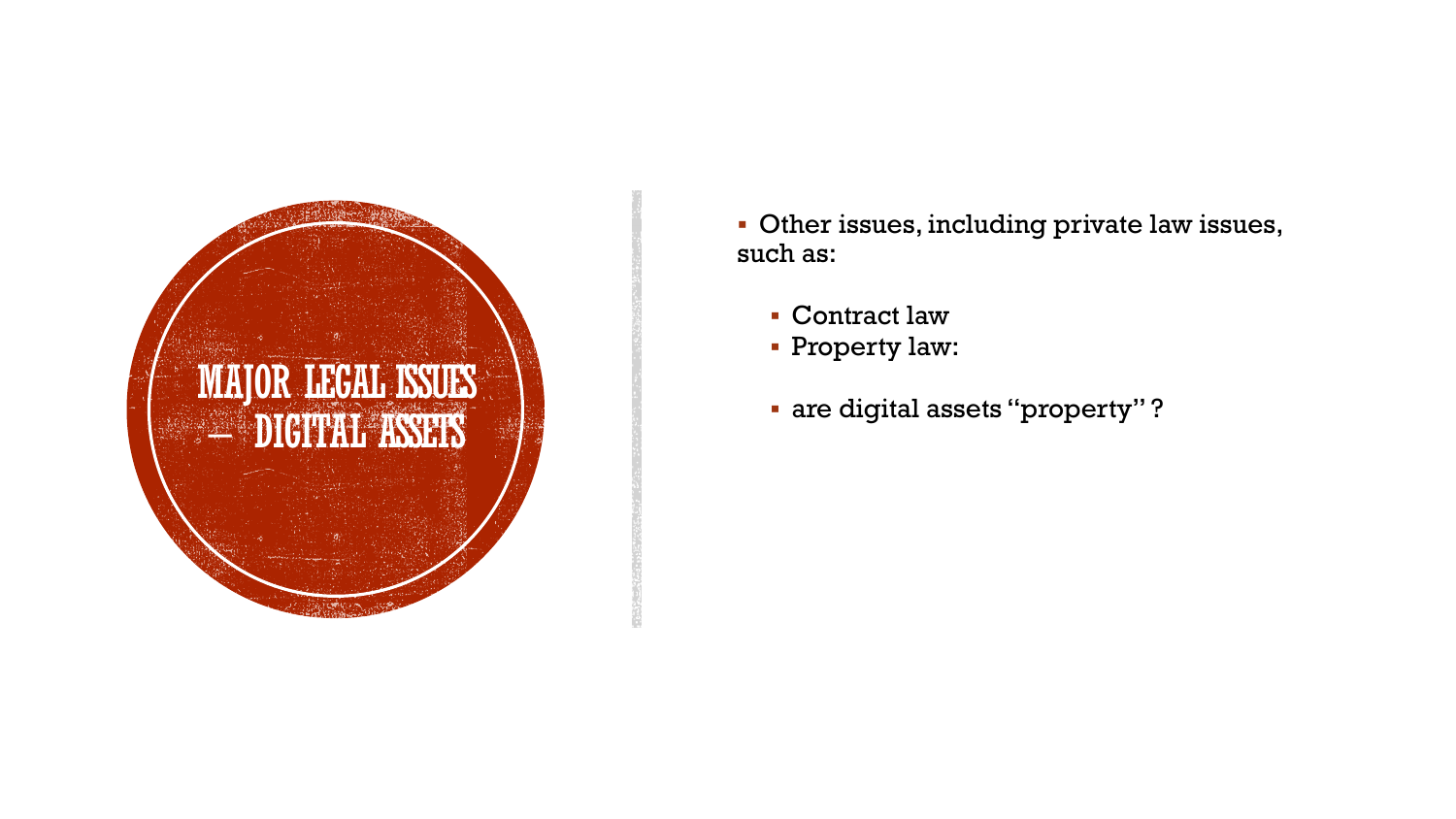

- Some implications…
	- Bankruptcy law
	- Family law: what happens to DeFi assets in inheritance or divorce proceedings?
	- Payment or "datio in solutum"?
	- Barter or payment?
	- Bona fide purchasers' protection?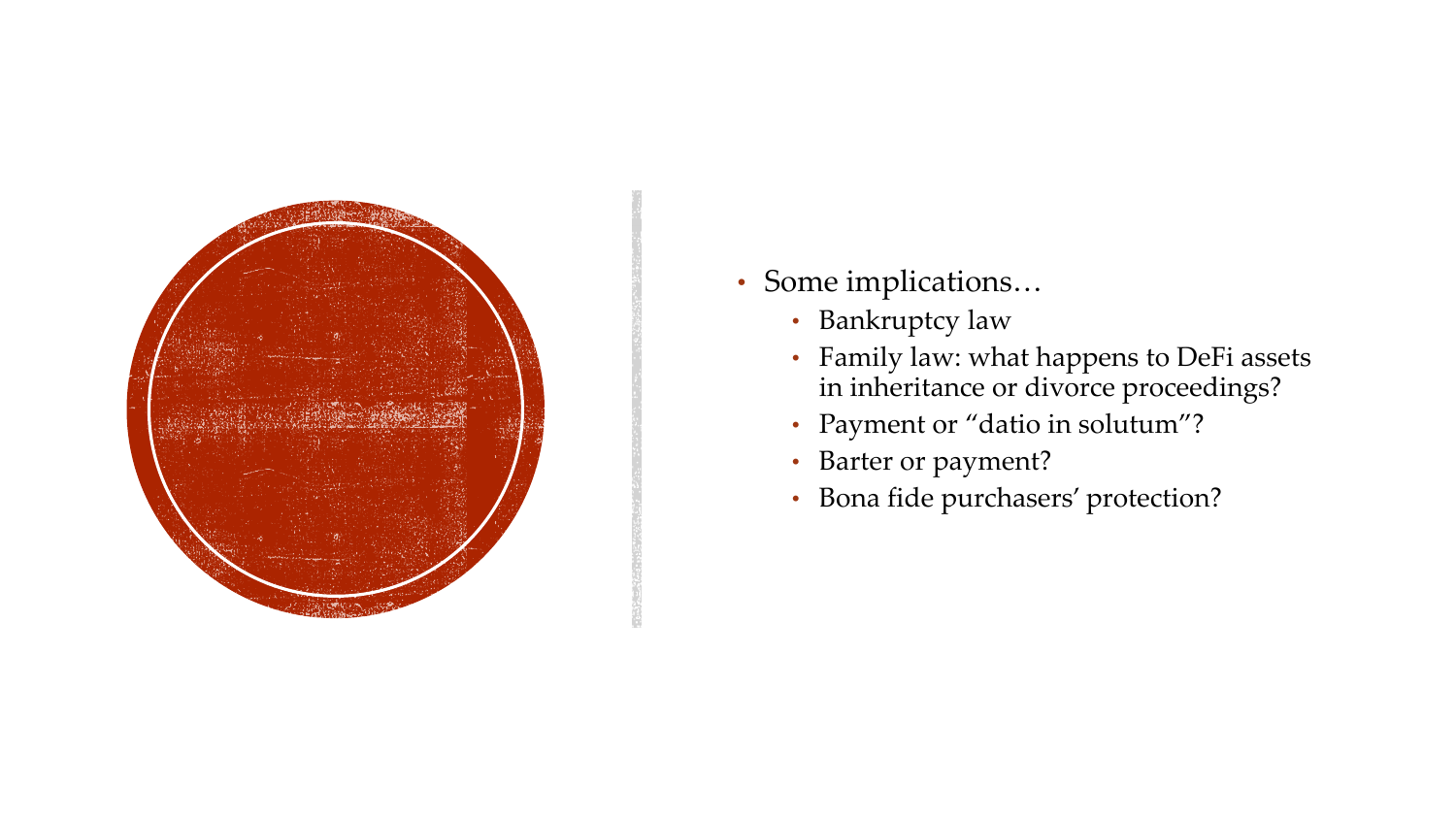

- International law
	- Private international law
		- For cross-border transactions, applicable laws and competent Courts
		- Rome I Regulation (Applicable law)
		- Brussels I Regulation (Courts)
		- How to decide ? Finding a link….
		- If no choice of law :
			- **·** identification of default provisions
	- Tort: place of residence or business of victim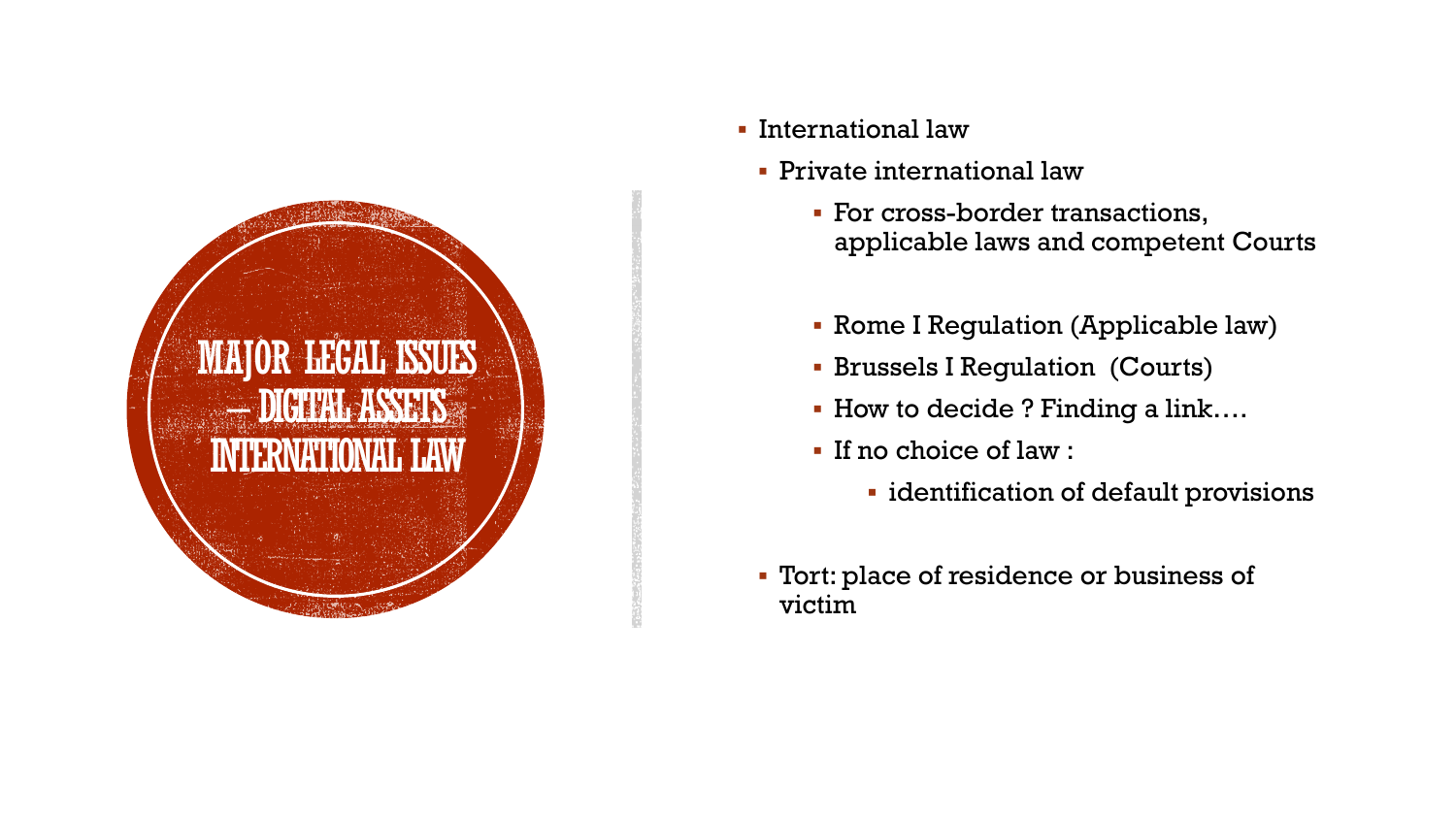

**Data protection:** GDPR

- Personal (=identifiable) data: irreversibly anonymized?
- **Processor and controller**
- EU Forum report
- Non-EU, e.g.: South Korea's KCC fined local cryptoasset exchanges for insufficiently protecting users' personal data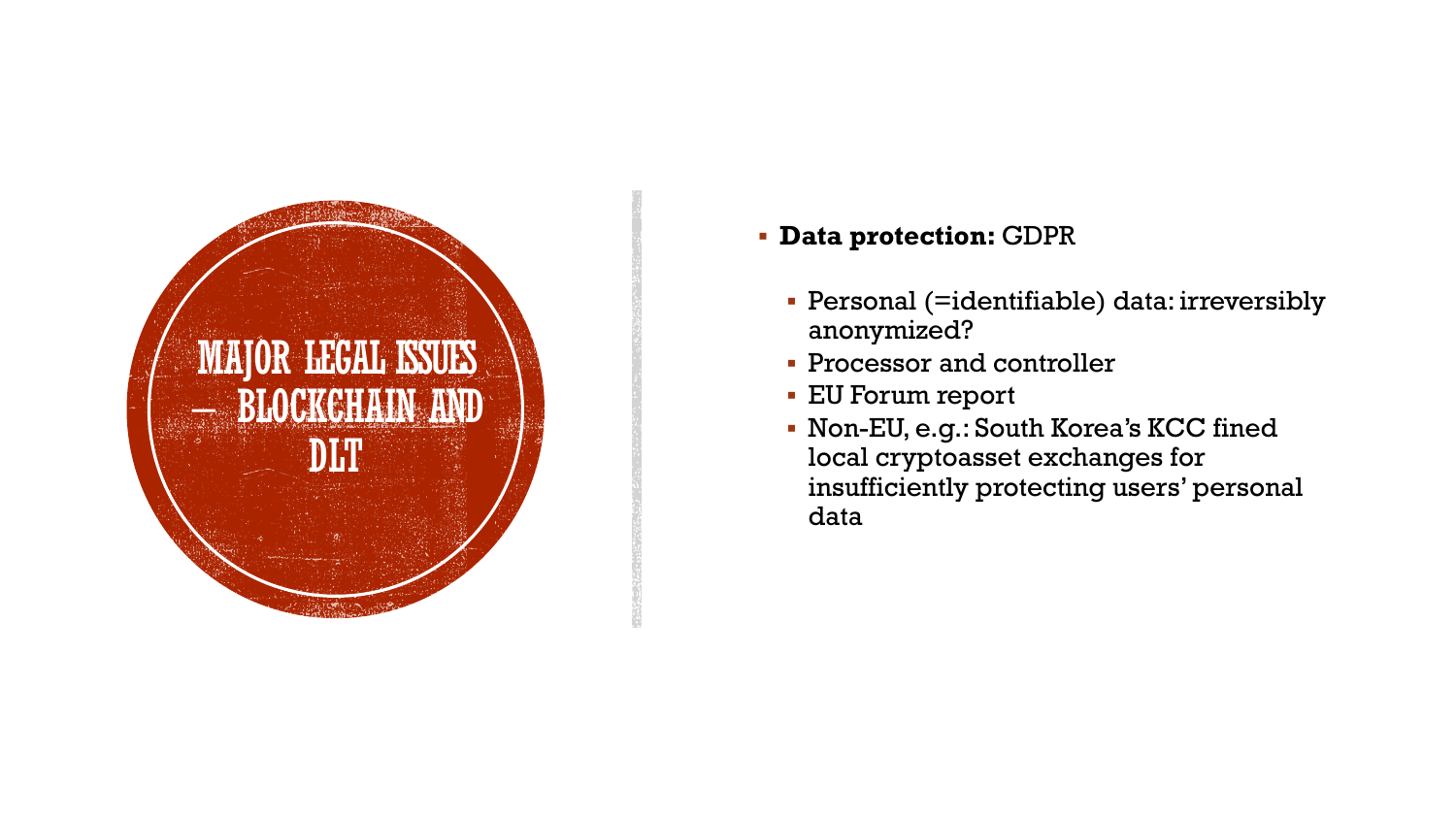

- **Competition law**
	- Data visibility on DLT platforms
	- Agreements that restrict competition /cartels on Platforms (e.g. sharing information with competitors )
	- Abuse of dominant position if 50% market share (market=?)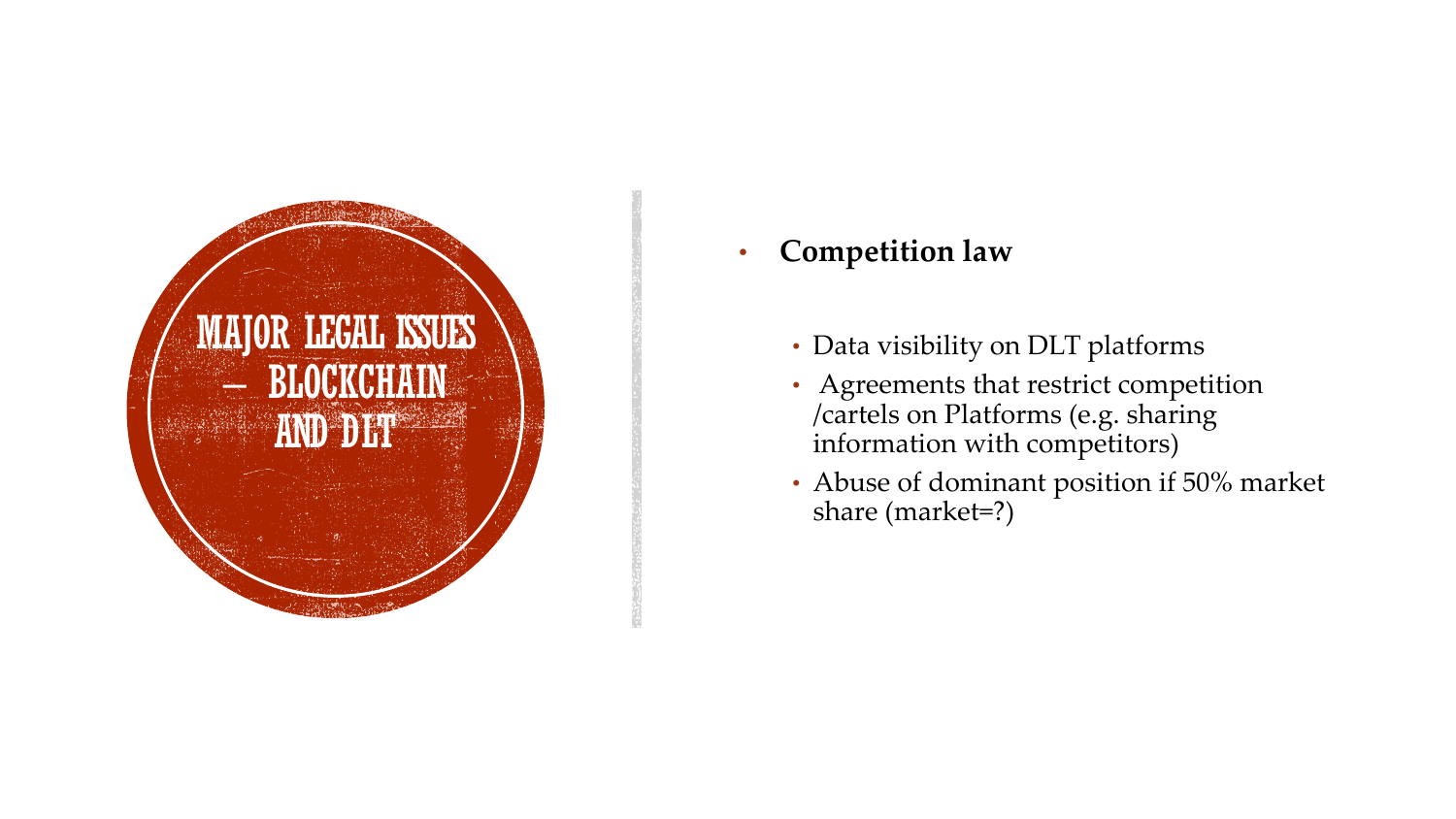

- **Liability** of those involved in the blockchain (miners, developers, partnerships unlimited liability, organizations)
	- **Problem:** we think of liability in terms of "an" entity
	- Very few laws explicitly regulate the issue:
	- **Bermuda: Digital Asset Business Act, 2018** excludes miners and developers
	- Decentralisation is not sufficient to exclude liability of those involved.
	- However, enforcement may be different because of decentralization (e.g. miners)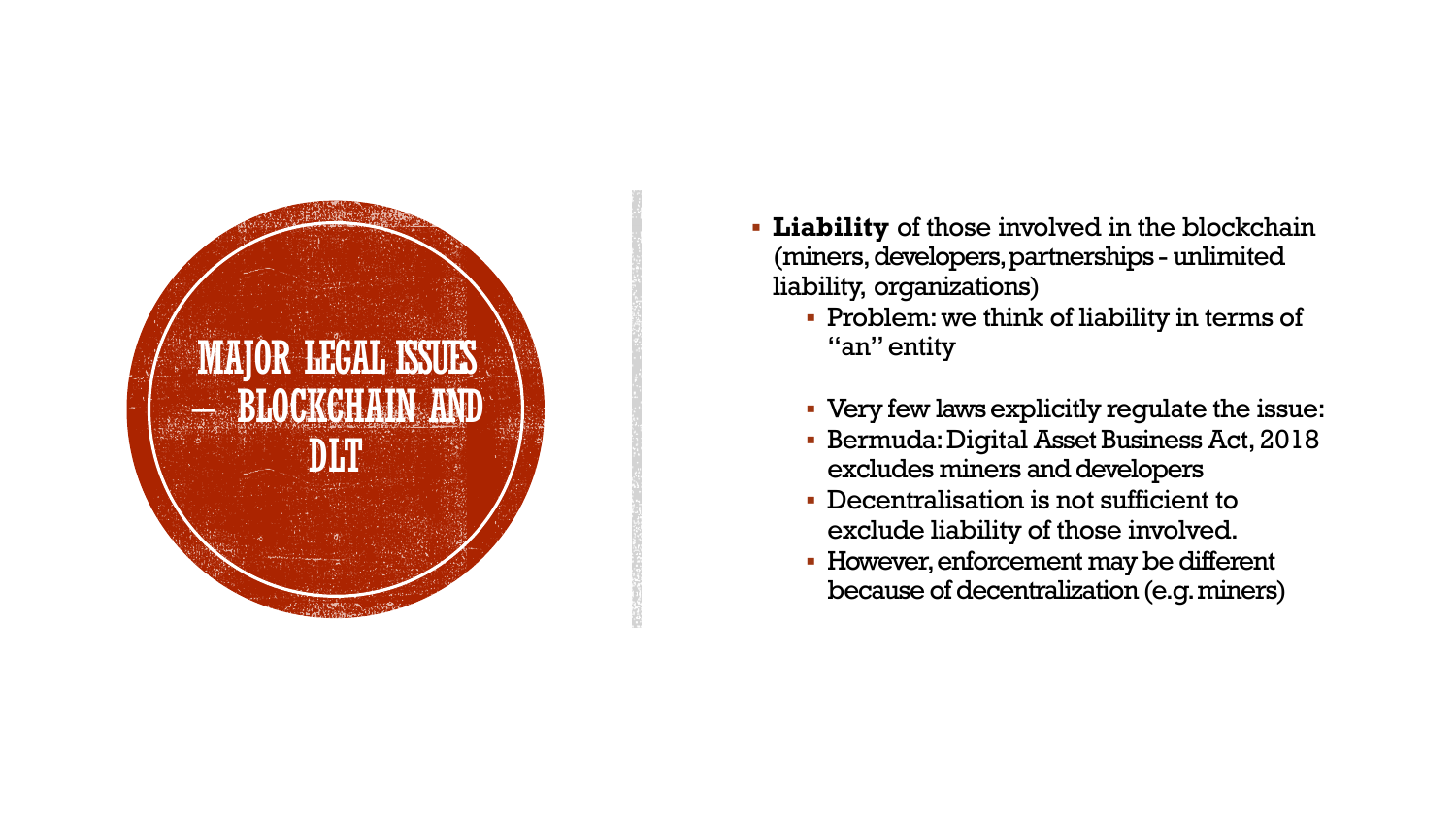

- Some examples:
- **Interpretation** 
	- Meaning to be gathered from communities, blogs, forums, ?
- Liability of coders
- Contract law: capacity; will; signature; error/mistake; fraud, etc.
- Again: applicable law and Courts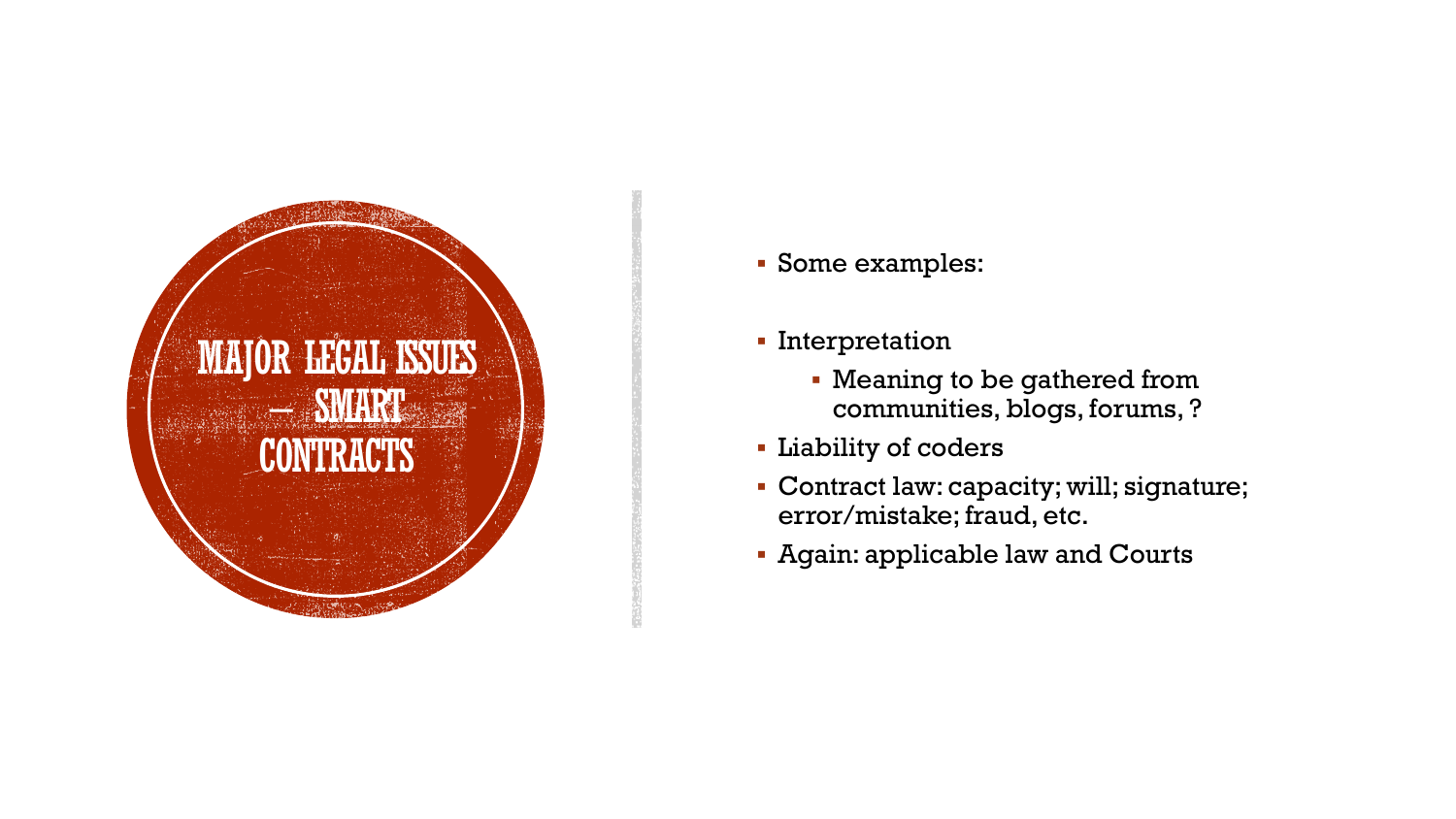

## **OPTION A - Let's apply existing** laws

MiFID II

- Other EU capital markets laws
- Banking legislation
- Data Protection
- The so-called "sandboxes"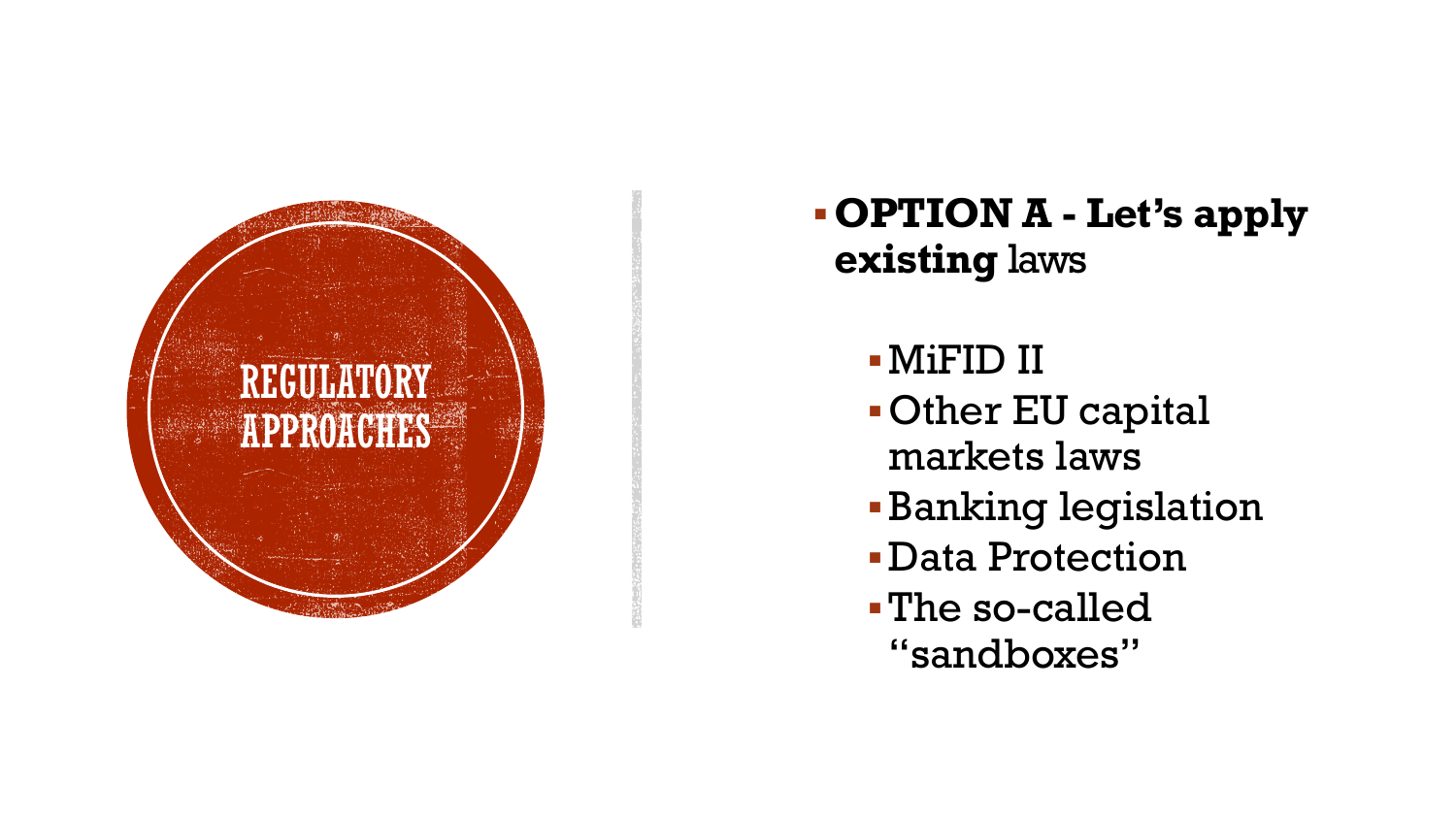

• OPTION B - **Adaptation of existing** laws

• 5AMLD: Crypto assets are added to the existing regime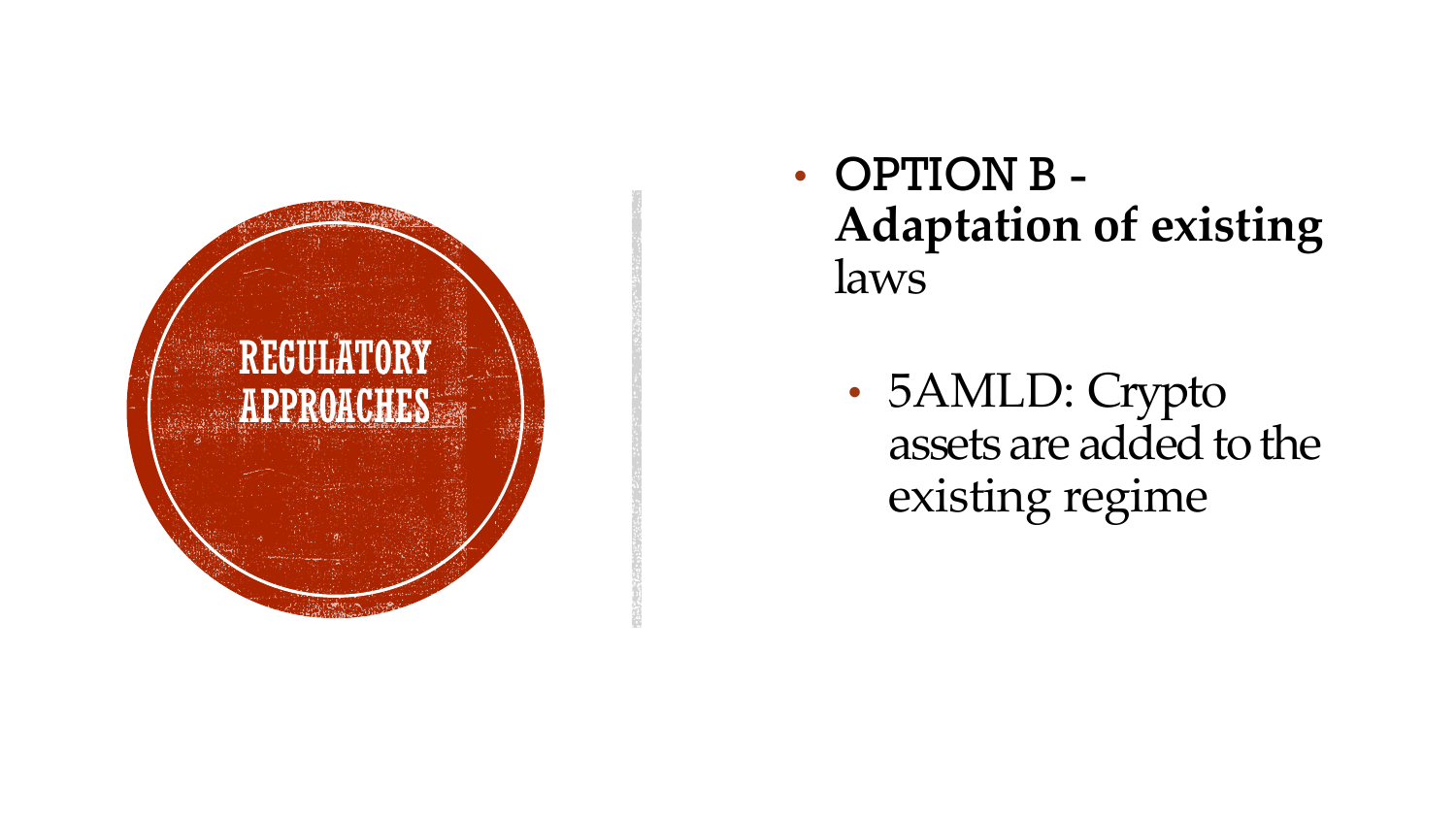

## • **OPTION C –SPECIAL, NEW LEGISLATION**

- Malta *Virtual Financial AssetsAct*
- Abu Dhabi *Spot Crypto Asset Market*
- San Marino Special legislation
- In the EU: under discussion, does not seem to be close…